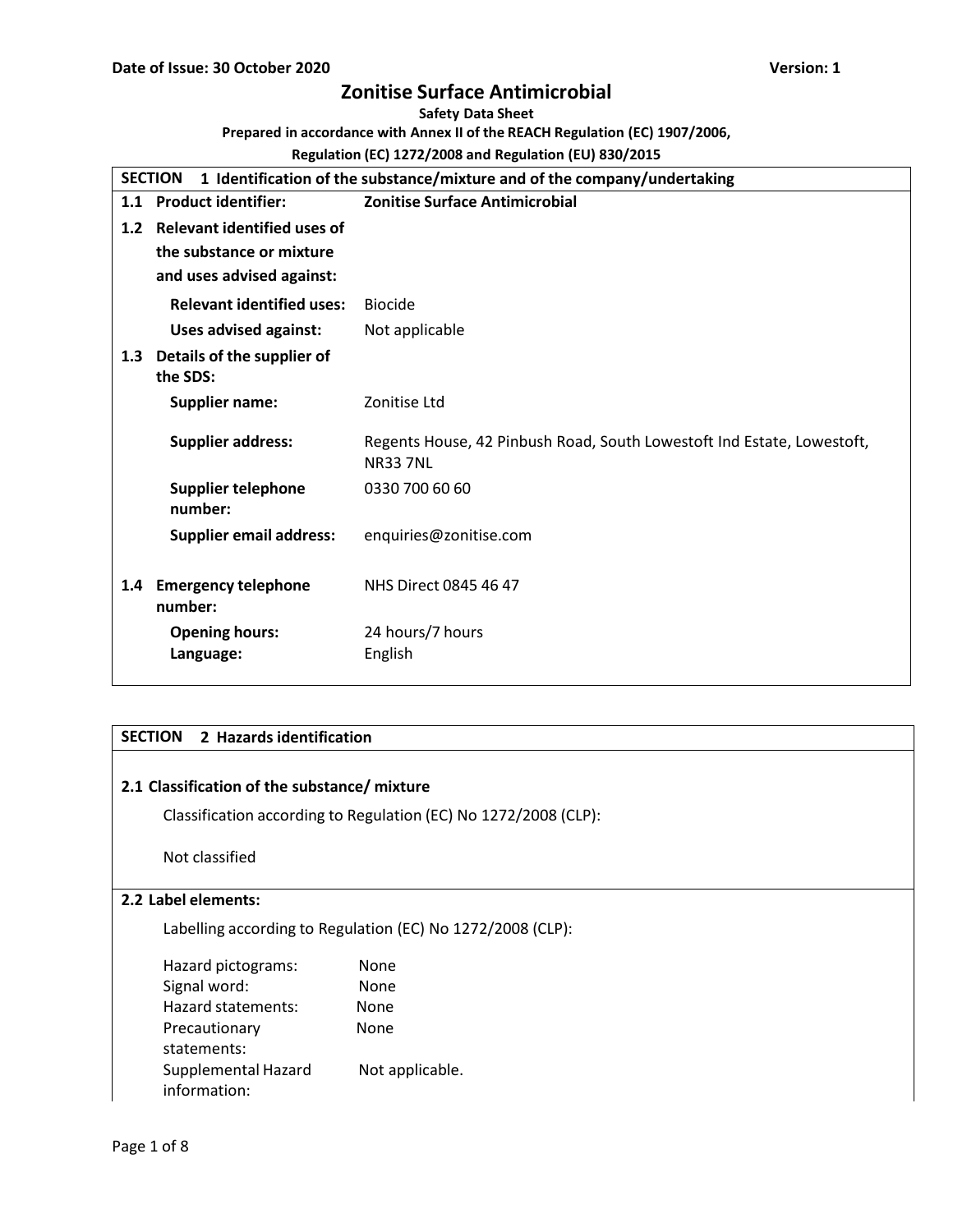#### **Safety Data Sheet**

### **Prepared in accordance with Annex II of the REACH Regulation (EC) 1907/2006,**

## **Regulation (EC) 1272/2008 and Regulation (EU) 830/2015**

Special rules for supplemental label elements for certain mixtures: Additional labelling:

**2.3 Other hazards** A PBT or vPvB assessment has not been carried out according to current EU criteria.

| 3 Composition/information on ingredients<br><b>SECTION</b>                                                                                                                                                          |                             |                    |                                      |                                                                                                                                                           |  |  |
|---------------------------------------------------------------------------------------------------------------------------------------------------------------------------------------------------------------------|-----------------------------|--------------------|--------------------------------------|-----------------------------------------------------------------------------------------------------------------------------------------------------------|--|--|
| 3.1 Substance:                                                                                                                                                                                                      | Not applicable              |                    |                                      |                                                                                                                                                           |  |  |
| 3.2 Mixture                                                                                                                                                                                                         |                             |                    |                                      |                                                                                                                                                           |  |  |
|                                                                                                                                                                                                                     |                             |                    |                                      |                                                                                                                                                           |  |  |
|                                                                                                                                                                                                                     |                             |                    |                                      |                                                                                                                                                           |  |  |
| <b>Identification</b>                                                                                                                                                                                               | <b>CAS</b><br><b>Number</b> | EC<br>Number       | <b>Concentration</b><br>$(%$ (% w/w) | <b>Classification according to regulation</b><br>1272/2008 (CLP)                                                                                          |  |  |
| Dimethyloctadecyl[3-<br>(trimethoxysilyl)propyl]ammon<br>jum chloride                                                                                                                                               | 27668-52-6                  | 248-595-8          | $<$ 1                                | Eye Irrit. 2; H319                                                                                                                                        |  |  |
| STOT SE 1; H370: C ≥ 10 %<br>STOT SE 2; H371: 3 % ≤ C < 10 %<br>For the full text of the H hazard statements mentioned in this chapter, see section 16.<br><b>4 FIRST AID MEASURES</b><br><b>SECTION</b>            |                             |                    |                                      |                                                                                                                                                           |  |  |
| 4.1 Description of first aid measures:                                                                                                                                                                              |                             |                    |                                      |                                                                                                                                                           |  |  |
| General advice:<br>Use first aid treatment according to the nature of the injury. Never give<br>anything by mouth to an unconscious person. When symptoms persist or in<br>all cases of doubt, seek medical advice. |                             |                    |                                      |                                                                                                                                                           |  |  |
| Following inhalation:<br>Remove victim to fresh air. Give oxygen and seek medical help if breathing is<br>difficult.                                                                                                |                             |                    |                                      |                                                                                                                                                           |  |  |
| Wash off immediately with plenty of soap and water. Remove contaminated<br>Following skin contact:<br>clothes and shoes. If irritation persists, seek medical attention.                                            |                             |                    |                                      |                                                                                                                                                           |  |  |
| Following eye contact:                                                                                                                                                                                              |                             | medical attention. |                                      | Remove contact lenses if victim is wearing them and if they can be easily<br>removed. Rinse immediately with plenty of water for at least 15 minutes. Get |  |  |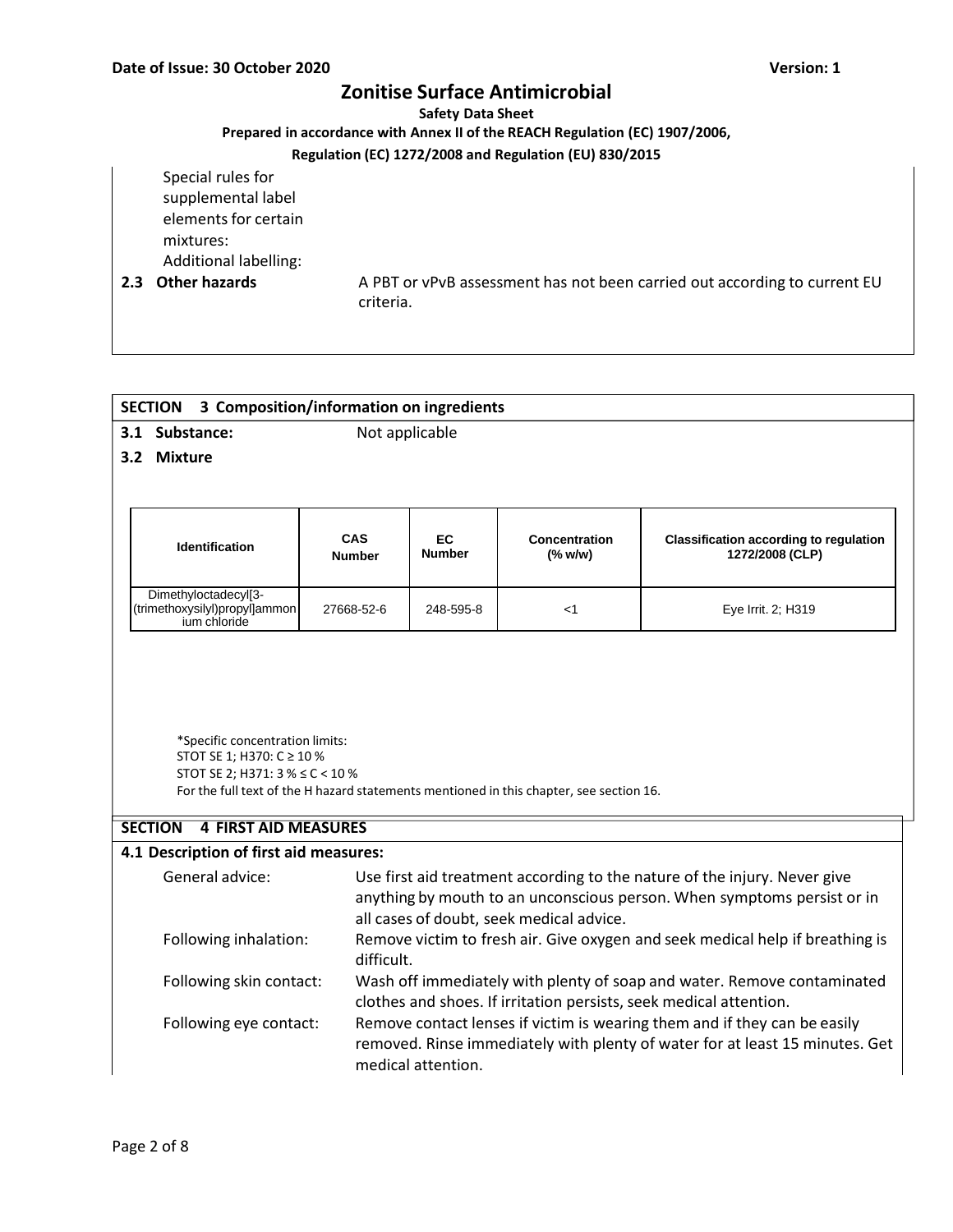|     | <b>Zonitise Surface Antimicrobial</b><br><b>Safety Data Sheet</b>                     |                                                                                                                                                           |  |  |  |
|-----|---------------------------------------------------------------------------------------|-----------------------------------------------------------------------------------------------------------------------------------------------------------|--|--|--|
|     |                                                                                       | Prepared in accordance with Annex II of the REACH Regulation (EC) 1907/2006,                                                                              |  |  |  |
|     |                                                                                       | Regulation (EC) 1272/2008 and Regulation (EU) 830/2015                                                                                                    |  |  |  |
|     | Following ingestion:                                                                  | Wash out mouth with plenty of water. Do not induce vomiting. Do not give<br>anything by mouth to an unconscious person. Seek medical help<br>immediately. |  |  |  |
|     | Protection of first-aiders:                                                           | Avoid contact with eyes. Use personal protection recommended in Section 8.                                                                                |  |  |  |
|     |                                                                                       | See Section 11: TOXICOLOGICAL INFORMATION                                                                                                                 |  |  |  |
| 4.2 | <b>Most important</b><br>symptoms and effects,<br>both acute and delayed:<br>Symptoms | May cause eye irritation.                                                                                                                                 |  |  |  |
|     | Effects                                                                               |                                                                                                                                                           |  |  |  |
|     | 4.3 Indication of any<br>immediate medical<br>attention and special                   | Notes to physician: Treat symptomatically.                                                                                                                |  |  |  |
|     | treatment needed:                                                                     |                                                                                                                                                           |  |  |  |

|     | <b>SECTION</b><br>5 FIRE FIGHTING MEASURES                          |                                                                                                                                                                                                   |  |  |
|-----|---------------------------------------------------------------------|---------------------------------------------------------------------------------------------------------------------------------------------------------------------------------------------------|--|--|
|     | 5.1 Extinguishing media:                                            |                                                                                                                                                                                                   |  |  |
|     | Suitable extinguishing<br>media:                                    | Water spray, carbon dioxide $(CO2)$ , foam, dry chemicals.<br>Use extinguishing measures that are appropriate to the surrounding<br>environment.                                                  |  |  |
|     | Unsuitable extinguishing<br>media:                                  | $\qquad \qquad \blacksquare$                                                                                                                                                                      |  |  |
| 5.2 | <b>Special hazards arising</b><br>from the substance or<br>mixture: |                                                                                                                                                                                                   |  |  |
|     | products:                                                           | Hazardous combustion Exposure to decomposition products may pose health risks. Do not inhale the<br>smoke. In the event of a fire, carbon dioxide $(CO2)$ and carbon monoxide $(CO)$<br>may form. |  |  |
| 5.3 | <b>Advice for firefighters:</b>                                     | Wear self-contained breathing apparatus and full protective gear.                                                                                                                                 |  |  |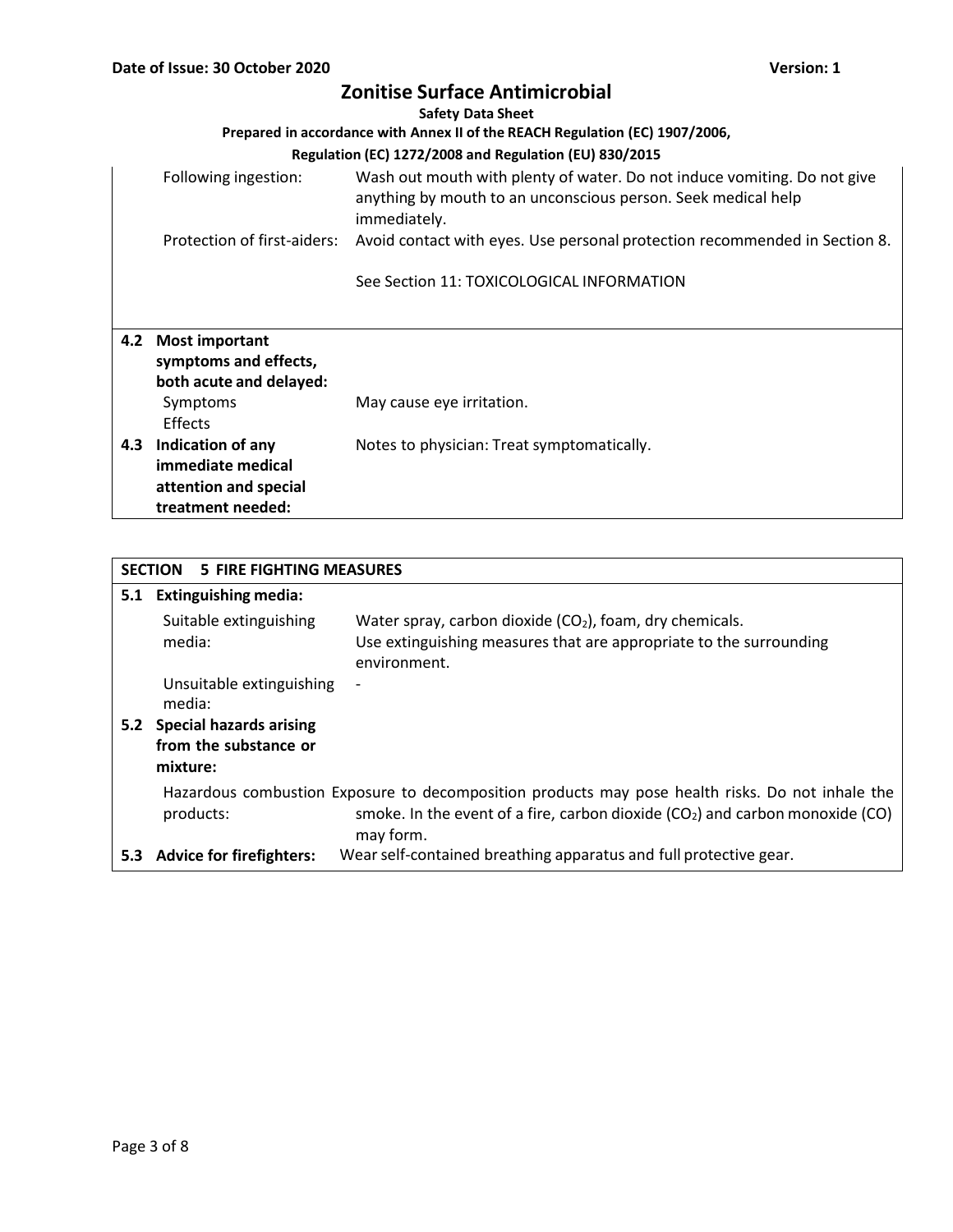## **Safety Data Sheet**

## **Prepared in accordance with Annex II of the REACH Regulation (EC) 1907/2006,**

|     | <b>6 ACCIDENTAL RELEASE MEASURES</b><br><b>SECTION</b>                               |                                                                                                                                                                            |  |  |  |
|-----|--------------------------------------------------------------------------------------|----------------------------------------------------------------------------------------------------------------------------------------------------------------------------|--|--|--|
| 6.1 | <b>Personal precautions,</b><br>protective equipment<br>and emergency<br>procedures: | Employ good industrial hygiene practice. Use personal protective equipment,<br>avoid contact with eyes.                                                                    |  |  |  |
|     | 6.2 Environmental<br>precautions:                                                    | See Section 12 for additional Ecological Information.                                                                                                                      |  |  |  |
| 6.3 | <b>Methods and material</b><br>for containment and<br>cleaning up:                   | Collect product with inert absorbent material (e.g. sand, silica gel, acid<br>binder, universal binder, sawdust). Contain material by diking the area<br>around the spill. |  |  |  |
| 6.4 | Reference to other<br>sections:                                                      | See Section 12 for additional Ecological Information.                                                                                                                      |  |  |  |

|     | <b>7 HANDLING AND STORAGE</b><br><b>SECTION</b>                         |                                                                                   |  |
|-----|-------------------------------------------------------------------------|-----------------------------------------------------------------------------------|--|
|     | 7.1 Precautions for safe<br>handling:                                   | Employ good industrial hygiene practice. Wash hands thoroughly after<br>handling. |  |
|     | 7.2 Conditions for safe<br>storage, including any<br>incompatibilities: | Store unopened in a cool, dry place.                                              |  |
| 7.3 | Specific end use(s):                                                    | Not applicable                                                                    |  |

| <b>SECTION</b>                                                                           | 8 EXPOSURE CONTROLS/PERSONAL PROTECTION                                    |                             |     |                          |
|------------------------------------------------------------------------------------------|----------------------------------------------------------------------------|-----------------------------|-----|--------------------------|
| 8.1 Control parameters:                                                                  |                                                                            |                             |     |                          |
| <b>Exposure Limits:</b>                                                                  | Methanol (CAS 67-56-1)                                                     |                             |     |                          |
|                                                                                          |                                                                            |                             |     |                          |
|                                                                                          |                                                                            | Limit value $-$ eight hours |     | Limit value - short term |
|                                                                                          | ppm                                                                        | mg/m <sup>3</sup>           | ppm | mg/m <sup>3</sup>        |
|                                                                                          | 200                                                                        | 266                         | 250 | 333                      |
|                                                                                          |                                                                            |                             |     |                          |
| 8.2 Exposure controls:                                                                   |                                                                            |                             |     |                          |
| 8.2.1 Appropriate                                                                        | Ensure adequate ventilation, especially in confined areas. Ensure hand and |                             |     |                          |
| engineering controls:                                                                    | eye washing facilities are available.                                      |                             |     |                          |
| 8.2.2 Personal protection                                                                | Avoid contact with eyes – splash-proof safety glasses are recommended.     |                             |     |                          |
| Avoid prolonged contact with skin – rubber or latex gloves are recommended<br>equipment: |                                                                            |                             |     |                          |
|                                                                                          | if handling large quantities.                                              |                             |     |                          |
|                                                                                          | Avoid breathing vapours or mists - no specific PPE recommendations.        |                             |     |                          |
| Environmental<br>8.2.3                                                                   | Avoid release to drains, soil, ground, and surface water.                  |                             |     |                          |
| <b>Exposure Controls</b>                                                                 |                                                                            |                             |     |                          |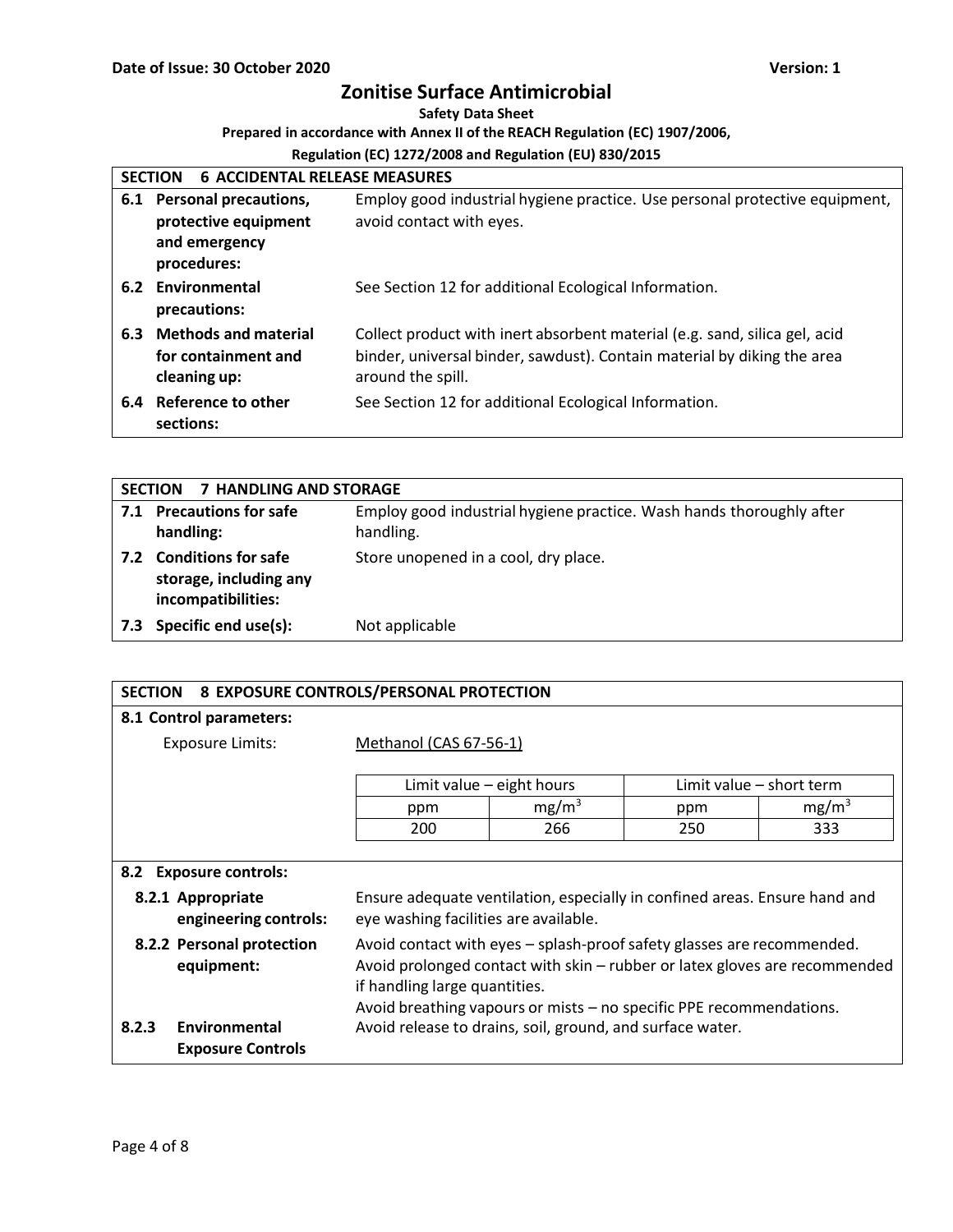## **Safety Data Sheet**

**Prepared in accordance with Annex II of the REACH Regulation (EC) 1907/2006,**

|     | <b>9 PHYSICAL AND CHEMICAL PROPERTIES</b><br><b>SECTION</b> |                          |  |  |  |
|-----|-------------------------------------------------------------|--------------------------|--|--|--|
| 9.1 | Information on basic physical and chemical properties:      |                          |  |  |  |
|     | Appearance (colour, physical form, shape)                   | Clear light straw liquid |  |  |  |
|     | Odour                                                       | Mild                     |  |  |  |
|     | Odour threshold                                             | Not available            |  |  |  |
|     | pH                                                          | $3.5 - 6.0$              |  |  |  |
|     | Melting point / freezing point                              | Not available            |  |  |  |
|     | Initial boiling point and boiling range                     | Not available            |  |  |  |
|     | Flash point                                                 | $>93^{\circ}$ C          |  |  |  |
|     | Evaporation rate                                            | Not available            |  |  |  |
|     | Flammability                                                | Not available            |  |  |  |
|     | Upper / lower flammability or explosive limits              | Not available            |  |  |  |
|     | Vapour pressure                                             | Not applicable           |  |  |  |
|     | Vapour density                                              | Not available            |  |  |  |
|     | Relative density                                            | 1.000-1.050              |  |  |  |
|     | Solubility                                                  | Soluble in water         |  |  |  |
|     | Partition coefficient: n-octanol / water                    | Not available            |  |  |  |
|     | Auto-ignition temperature                                   | Not available            |  |  |  |
|     | Decomposition temperature                                   | Not available            |  |  |  |
|     | Viscosity (at 20°C)                                         | Not available            |  |  |  |
|     | <b>Explosive properties</b>                                 | Not available            |  |  |  |
|     | Oxidising properties                                        | Not available            |  |  |  |
| 9.2 | <b>Other information:</b>                                   |                          |  |  |  |
|     | Surface tension                                             | Not available            |  |  |  |

| <b>SECTION</b> | <b>10 STABILITY AND REACTIVITY</b>           |                                                                                                         |
|----------------|----------------------------------------------|---------------------------------------------------------------------------------------------------------|
|                | 10.1 Reactivity:                             | No reactivity is expected under normal, recommended storage and handling<br>conditions (see section 7). |
|                | 10.2 Chemical stability:                     | Stable under normal, recommended storage and handling conditions (see<br>section 7).                    |
|                | 10.3 Possibility of hazardous<br>reactions:  | Under normal conditions, no special dangerous reactions.                                                |
|                | 10.4 Conditions to avoid:                    | Avoid high temperatures, sparks, flames and ignition sources.                                           |
|                | 10.5 Incompatible materials:                 | None known.                                                                                             |
|                | 10.6 Hazardous<br>decomposition<br>products: | Oxides of nitrogen and carbon may form.                                                                 |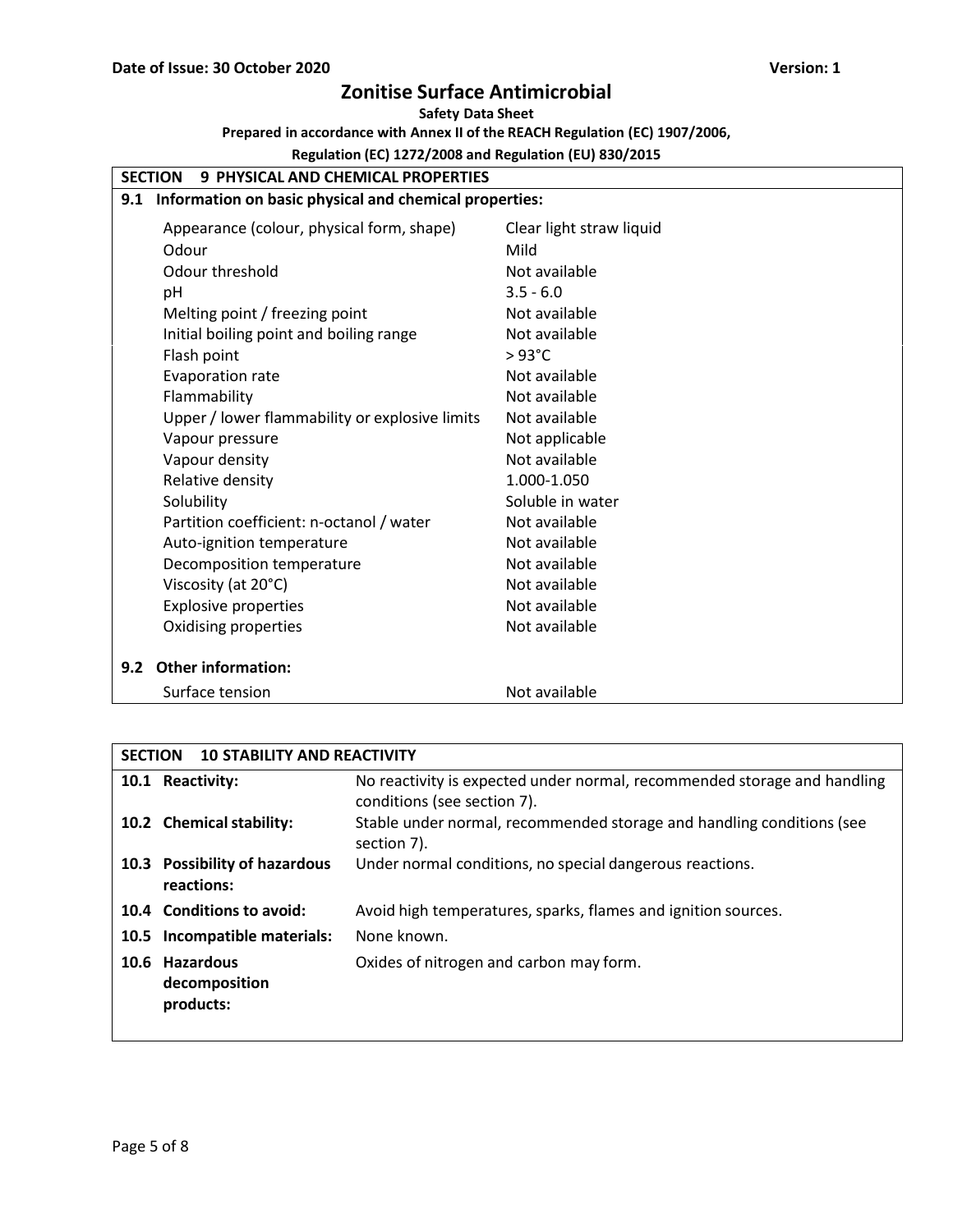**Safety Data Sheet**

**Prepared in accordance with Annex II of the REACH Regulation (EC) 1907/2006,**

| SECTION 11 TOXICOLOGICAL INFORMATION                                                                             |
|------------------------------------------------------------------------------------------------------------------|
| 11.1 Information on toxicological effects:                                                                       |
|                                                                                                                  |
| Data on product not available.                                                                                   |
|                                                                                                                  |
| Acute oral (LD50 values): Data on product not available. Not classified for acute oral toxicity according to the |
| Regulation (EC) No 1272/2008 (CLP).                                                                              |
| Acute dermal (LD50 values): Data on product not available. Not classified for acute dermal toxicity according    |
| to the Regulation (EC) No 1272/2008 (CLP).                                                                       |
| Acute inhalation (LD50 values): Data on product not available. Not classified for acute inhalation toxicity      |
| according to the Regulation (EC) No 1272/2008 (CLP).                                                             |
| Skin corrosion/irritation: Data on product not available. Not classified for skin irritation according to the    |
| Regulation (EC) No 1272/2008 (CLP).                                                                              |
| Serious eye damage/irritation: Data on product not available. Not classified for eye irritation according to the |
| Regulation (EC) No 1272/2008 (CLP).                                                                              |
| Respiratory or skin sensitisation: Data on product not available. Not classified for respiratory or skin         |
| sensitisation according to the Regulation (EC) No 1272/2008 (CLP).                                               |
| Germ cell mutagenicity: Data on product not available. Not classified for germ cell mutagenicity according to    |
| the Regulation (EC) No 1272/2008 (CLP).                                                                          |
| Carcinogenicity: Data on product not available. Not classified according to the Regulation (EC) No 1272/2008     |
| $(CLP)$ .                                                                                                        |
| Reproductive toxicity: Data on product not available. Not classified for reproductive toxicity according to the  |
| Regulation (EC) No 1272/2008 (CLP).                                                                              |
| STOT-single exposure: Data on product not available. Not classified for STOT-single exposure according to the    |
| Regulation (EC) No 1272/2008 (CLP).                                                                              |
| STOT-repeated exposure: Data on product not available. Not classified for STOT-repeated exposure according       |
| to the Regulation (EC) No 1272/2008 (CLP).                                                                       |
| Aspiration hazard: Data on product not available. Not classified for aspiration hazard according to the          |
| Regulation (EC) No 1272/2008 (CLP).                                                                              |

| <b>SECTION</b><br><b>12 ECOLOGICAL INFORMATION</b>                         |                                                                                                               |  |  |
|----------------------------------------------------------------------------|---------------------------------------------------------------------------------------------------------------|--|--|
| Ecotoxicity:                                                               | Data on product not available. Product not classified according to the<br>Regulation (EC) No 1272/2008 (CLP). |  |  |
| Persistence and degradability:                                             | Data on product is not available.                                                                             |  |  |
| Bioaccumulative potential:<br>Mobility in soil:<br>Results of PBT and vPvB | Data on product is not available.<br>Not applicable                                                           |  |  |
| assessment:                                                                | A PBT or vPvB assessment has not been carried out according to current EU<br>criteria.                        |  |  |
| Other adverse effects:                                                     | Not applicable                                                                                                |  |  |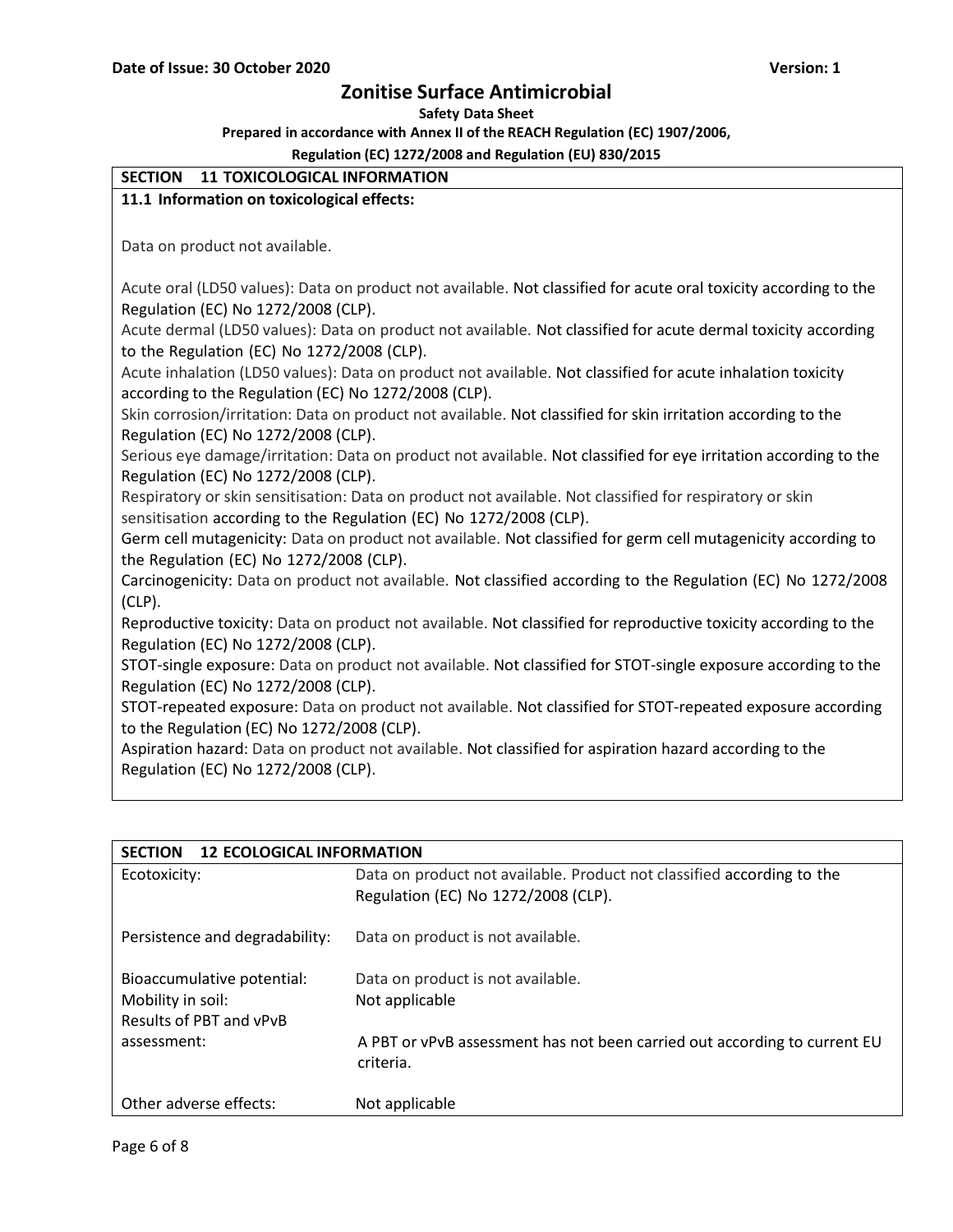**Safety Data Sheet**

**Prepared in accordance with Annex II of the REACH Regulation (EC) 1907/2006,**

| <b>13 DISPOSAL CONSIDERATIONS</b><br><b>SECTION</b> |                                                     |                                                                                                                                |  |  |
|-----------------------------------------------------|-----------------------------------------------------|--------------------------------------------------------------------------------------------------------------------------------|--|--|
| Waste treatment<br>13.1<br>methods:                 |                                                     |                                                                                                                                |  |  |
|                                                     | 13.1.1 Product / Packaging<br>disposal              | Dispose of waste to licensed waste disposal site in accordance with the<br>requirements of the local Waste Disposal Authority. |  |  |
|                                                     | 13.1.2 Waste treatment-<br>relevant<br>information: | Not applicable                                                                                                                 |  |  |

| <b>SECTION</b><br><b>14 TRANSPORT INFORMATION</b> |                                                                                       |                |  |
|---------------------------------------------------|---------------------------------------------------------------------------------------|----------------|--|
| 14.1                                              | <b>UN</b> number:                                                                     | Not applicable |  |
| 14.2                                              | <b>UN proper shipping</b><br>name:                                                    | Not applicable |  |
| 14.3                                              | <b>Transport hazard</b><br>class(es):                                                 | Not applicable |  |
| 14.4                                              | Packing group:                                                                        | Not applicable |  |
| 14.5                                              | <b>Environmental hazards:</b>                                                         | Not applicable |  |
| 14.6                                              | <b>Transport in bulk</b><br>according to Annex II of<br>MARPOL 73/78 and IBC<br>code: | Not applicable |  |
| 14.7                                              | <b>Special precautions for</b><br>user:                                               | Not required.  |  |